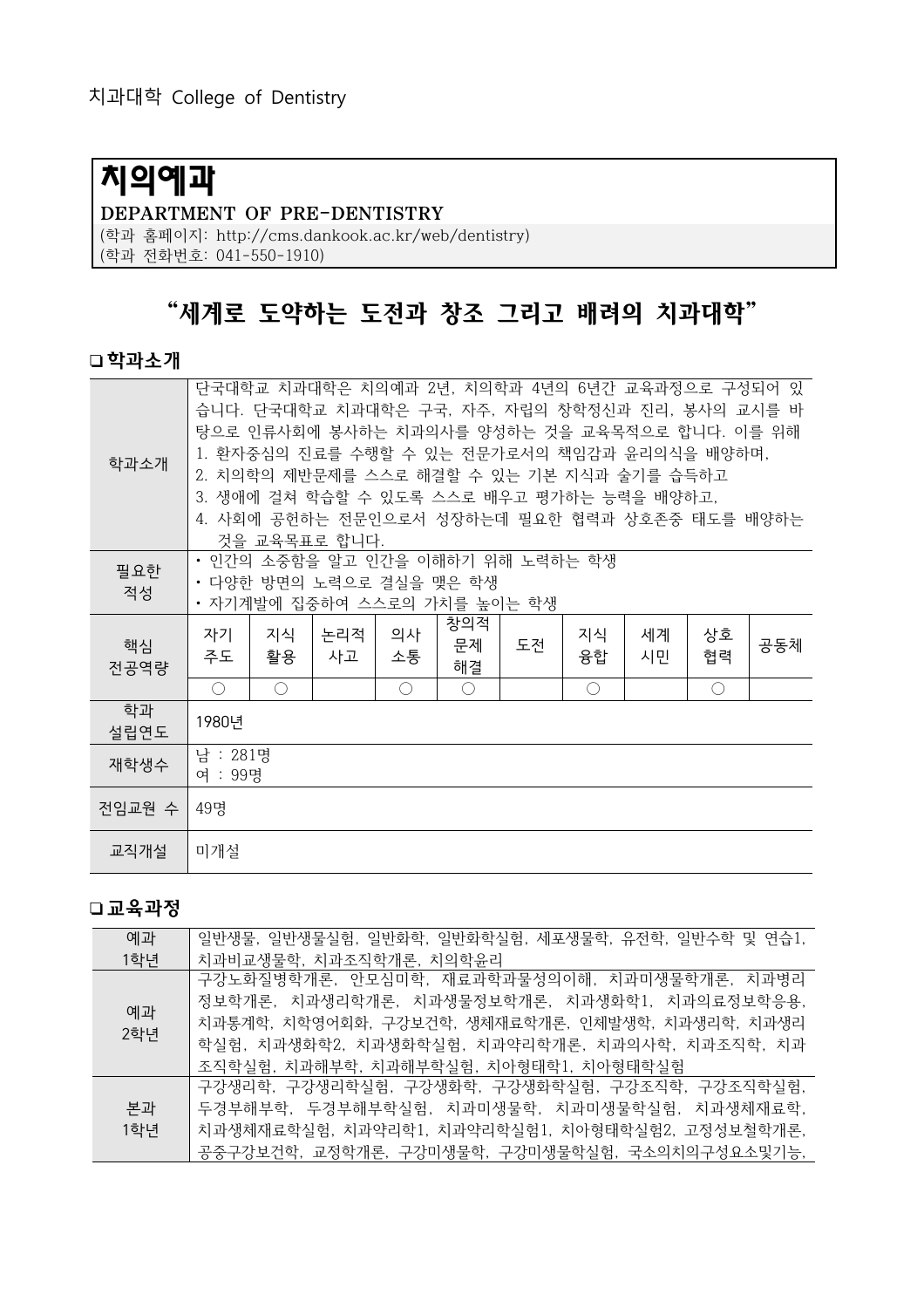|           | 기초방사선학, 보존학개론, 소아치과학개론, 수복치과재료학, 수복치과재료학실험, 총의     |
|-----------|----------------------------------------------------|
|           | 치학개론, 치과병리학, 치과병리학실헊, 치과약리학2, 치과약리학실험2, 치아우식학,     |
|           | 치주학1                                               |
|           | 국소의치의설계원리, 국소의치의설계원리및증례분석, 금주조수복, 금주조수복실험, 기초      |
|           | 교정학, 기초교정학실험, 방사선영상기술학, 소아의아말감수복및치수치료, 소아치과학실험1.   |
|           | 아말감수복, 아말감수복실험, 예방치학, 외부실습1, 의학개론, 지대치형성및인상론, 지대   |
|           | 치형성실험, 총의치인상, 총의치인상실험, 치과국소마취학, 치주학2, 고정성보철물의기공    |
| 본과        | 및임상, 고정성보철물제작실험, 교합학, 구강병의진단, 구강악안면성형외과학실습, 구강     |
| 2학년       | 악안면외과학2. 국소의치의구강형성. 국소의치의제작. 근관치료학1. 근관치료학실험1.     |
|           | 소아의외상처치및소수술, 소아치과학실험2, 예방치학실습, 응용구강생리학, 전신질환자의     |
|           | 치과치료. 총의치교합. 총의치제작실험. 치료교정학1. 치료교정학실험. 치주학3. 치주학   |
|           | 실습                                                 |
|           | 구강악안면외과학3. 구강연조직질환. 국소의치의장착및후처치. 근관치료학2. 도재및심미보    |
|           | 철학, 무치악화자를위한임플랜트학, 심미보존수복, 안면동통및측두하악장애학, 임상교정학     |
|           | 실습1, 임상구강내과학실습1, 임상구강악안면외과학실습1, 임상보존학실습1, 임상보철학    |
|           | 실슴1. 임상소아치과학실슴1. 임상악안면방사선학실슴1. 임상예방치과학실슴1. 임상치주학   |
| 본과        | 실습1. 저시마취학. 치과감염관리학, 치과매식학, 치과방사선학진단, 치과약물치료학,     |
| 3학년       | 치료교정학2. 구강악안면외과학4. 법치의학. 소아의행동조절및진정요법, 악안면방사선학     |
|           | 진단, 악안면성형외과학, 의사소통학, 임상교정학실습2. 임상구강내과학실습2. 임상구강    |
|           | 악안면외과학실습2. 임상근관치료학, 임상보존학실습2, 임상보철학1, 임상보철학실습2.    |
|           | 임상소아치과학실습2. 임상악안면방사선학실습2. 임상예방치과학실습2. 임상치주학1.      |
|           | 임상치주학실습2, 통합임상실습1, 통합치료계획(PBL)1                    |
| 본과<br>4학년 | 구강보건의료법규, 병원경영학, 임상교정학1, 임상교정학실습3, 임상구강내과학실습3.     |
|           | 임상구강생물학, 임상구강악안면외과학1, 임상구강악안면외과학실습3, 임상보존학실습3,     |
|           | 임상보철학2. 임상보철학실습3. 임상소아치과학실습3. 임상악안면방사선학실습3. 임상     |
|           | 예방치과학실습3, 임상치주학실습3, 치과의료유리학, 통합임상실습2, 통합치료계획       |
|           | (PBL)2, 소아교정학및장애인치과학, 심화임상실습, 외부실습2, 임상교정학2, 임상구강악 |
|           | 안면노화병리학, 임상구강악안면방사선학, 임상구강악안면외과학2, 임상보존학, 임상예방     |
|           |                                                    |

### □학과 내 학생활동(특별프로그램, 동아리, 스터디모임, 자치활동, 캠프, 학술발표회 등)

| 학생 자치기구  | 치과대학 학생회, 치의예과 학생회, 신문편집부             |
|----------|---------------------------------------|
| 문화예술 동아리 | 오케스트라, 합창, 사진, 응원, 그룹사운드, 풍물, 노래패, 영화 |
| 봉사 동아리   | 보육시설, 지역사회, 해외의료봉사                    |
| 종교 동아리   | 기독교, 불교                               |
| 운동부      | 야구, 농구, 배구, 테니스, 스키, 스노보드             |
| 학술발표회    | 학생학술경연대회 (매년 10월 경 개최)                |
| 특별프로그램   | 치과대학 가을축제 (매년 9월 초 개최)                |

#### 졸업 후 진로

| 사회진출 부야 | 보건계열<br>/ 교육<br>비영리 |
|---------|---------------------|
|---------|---------------------|